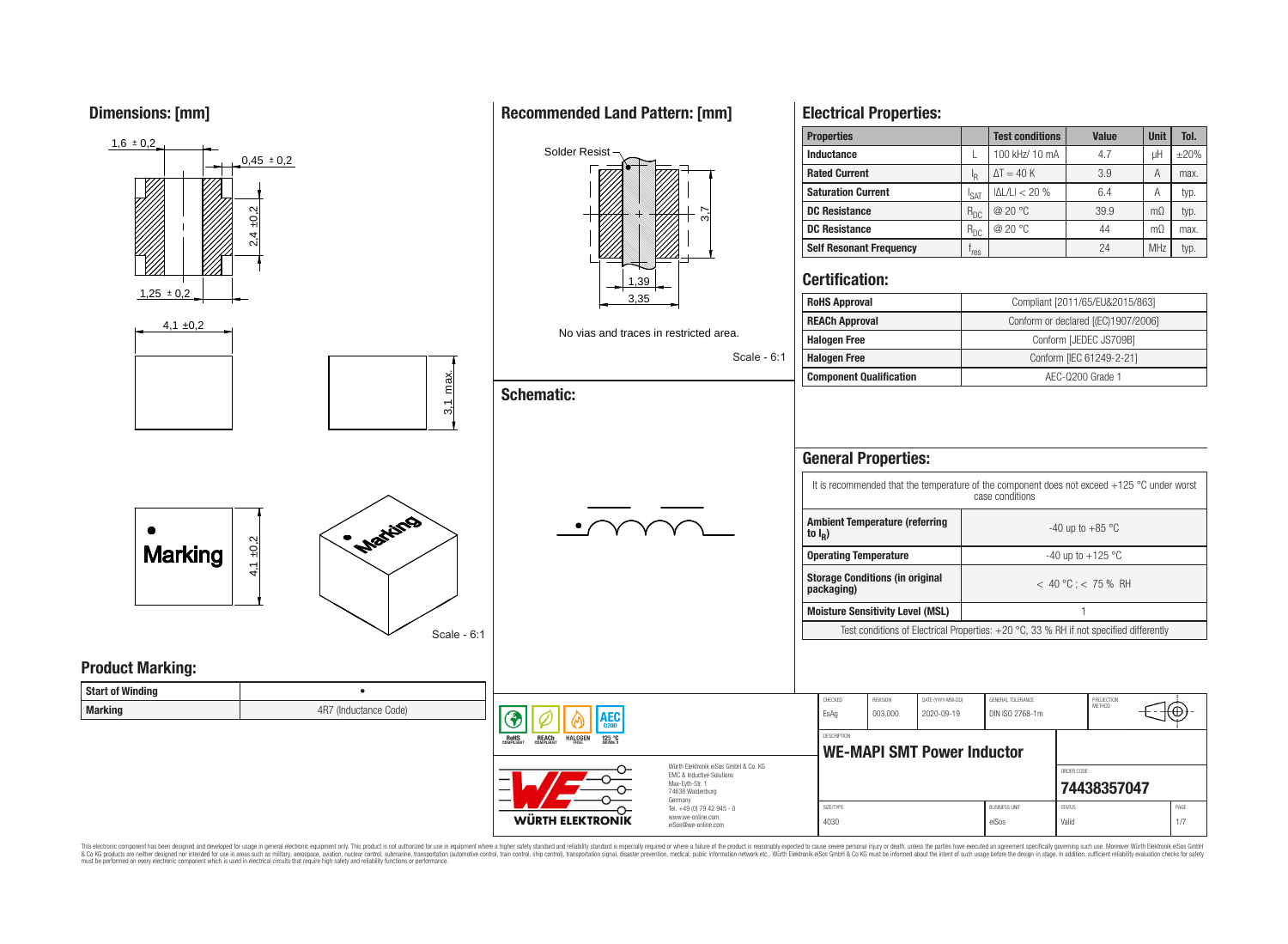

This electronic component has been designed and developed for usage in general electronic equipment only. This product is not authorized for subserved requipment where a higher selection equipment where a higher selection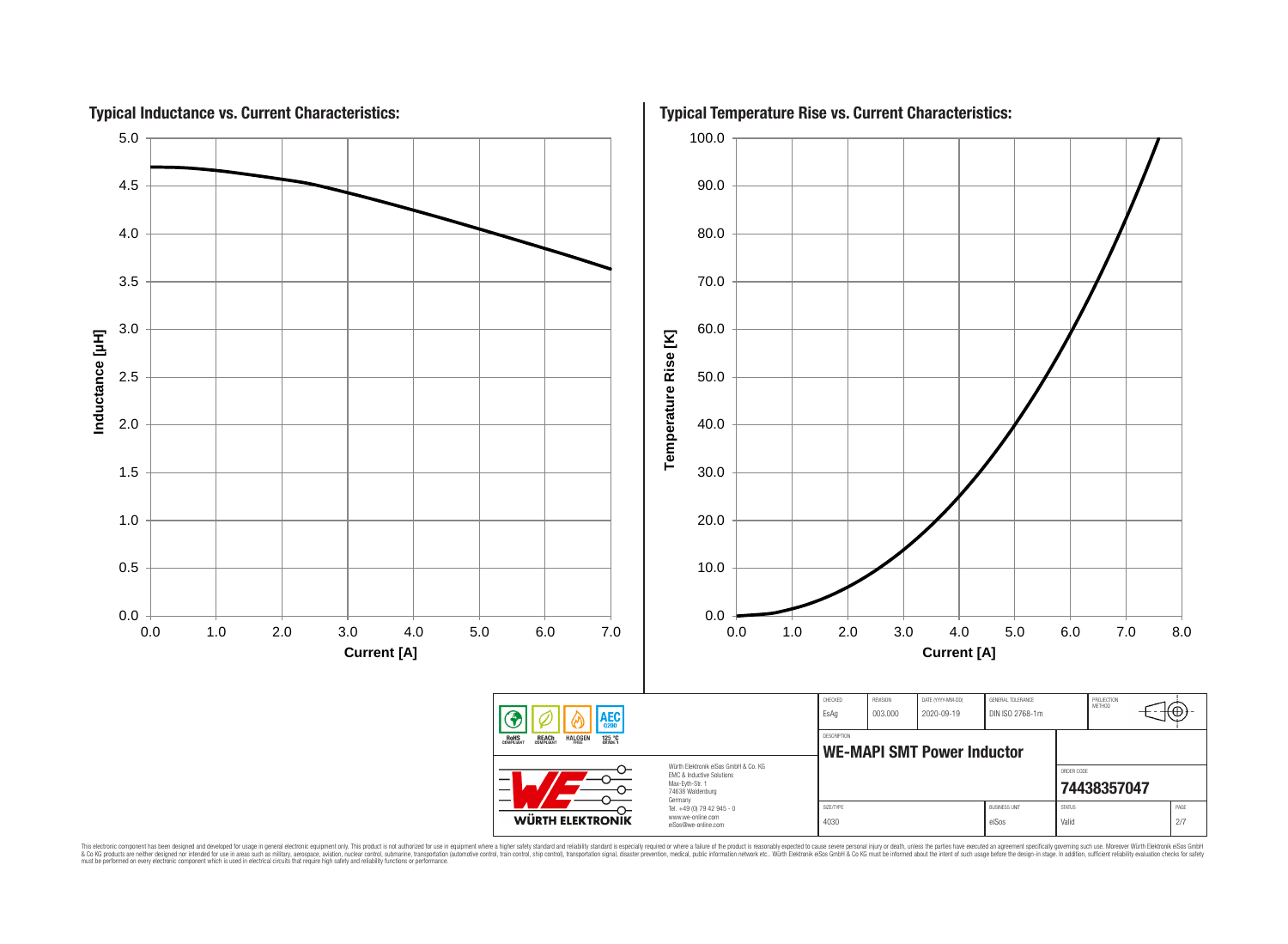# **Typical Impedance Characteristics:**



This electronic component has been designed and developed for usage in general electronic equipment only. This product is not authorized for use in equipment where a higher safely standard and reliability standard si espec & Ook product a label and the membed of the seasuch as marked and as which such a membed and the such assume that income in the seasuch and the simulation and the such assume that include to the such a membed and the such

76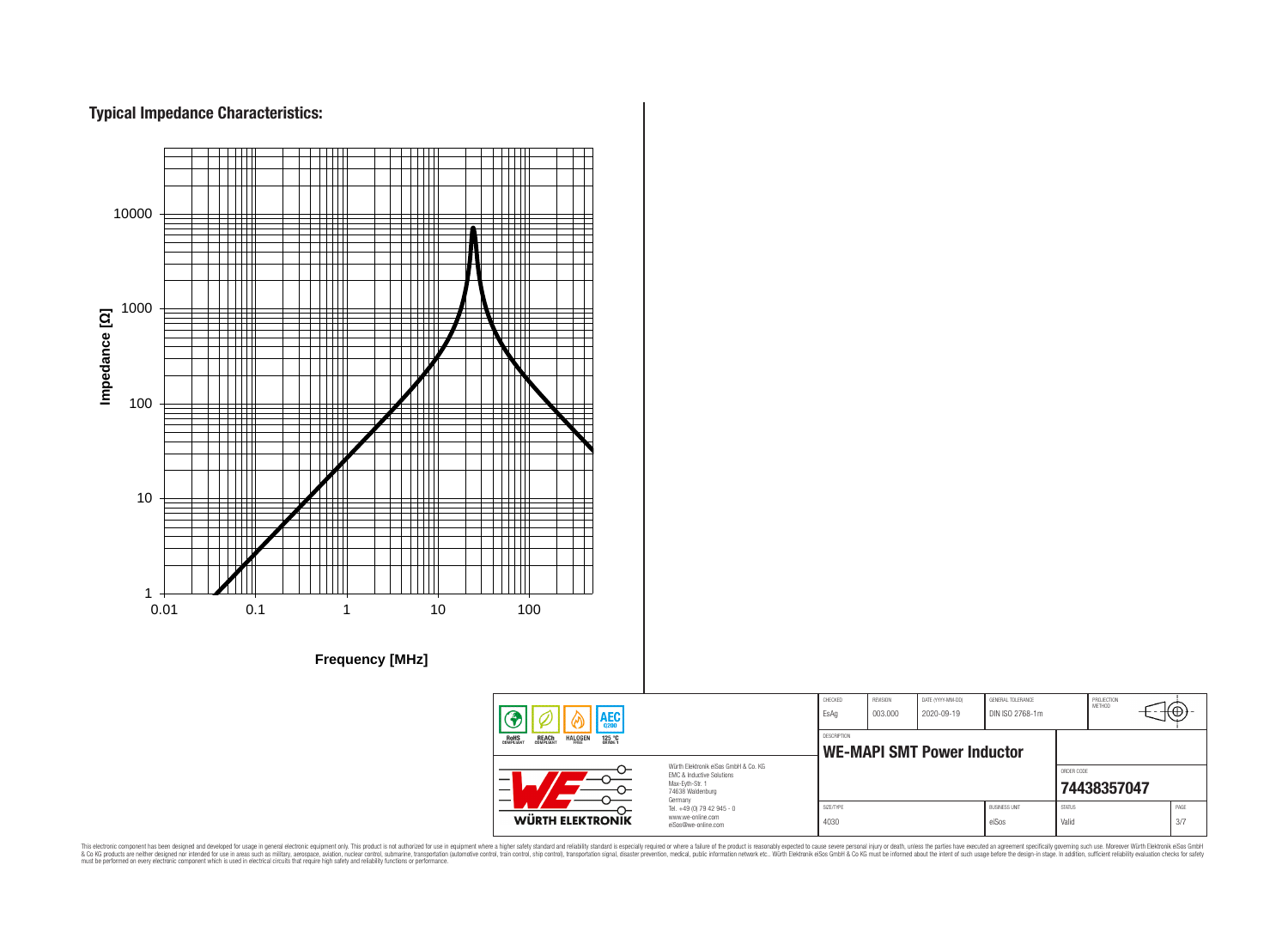## **Packaging Specification - Tape and Reel: [mm]**

## **Packaging Specification - Reel: [mm]**



This electronic component has been designed and developed for usage in general electronic equipment only. This product is not authorized for subserved requipment where a higher selection equipment where a higher selection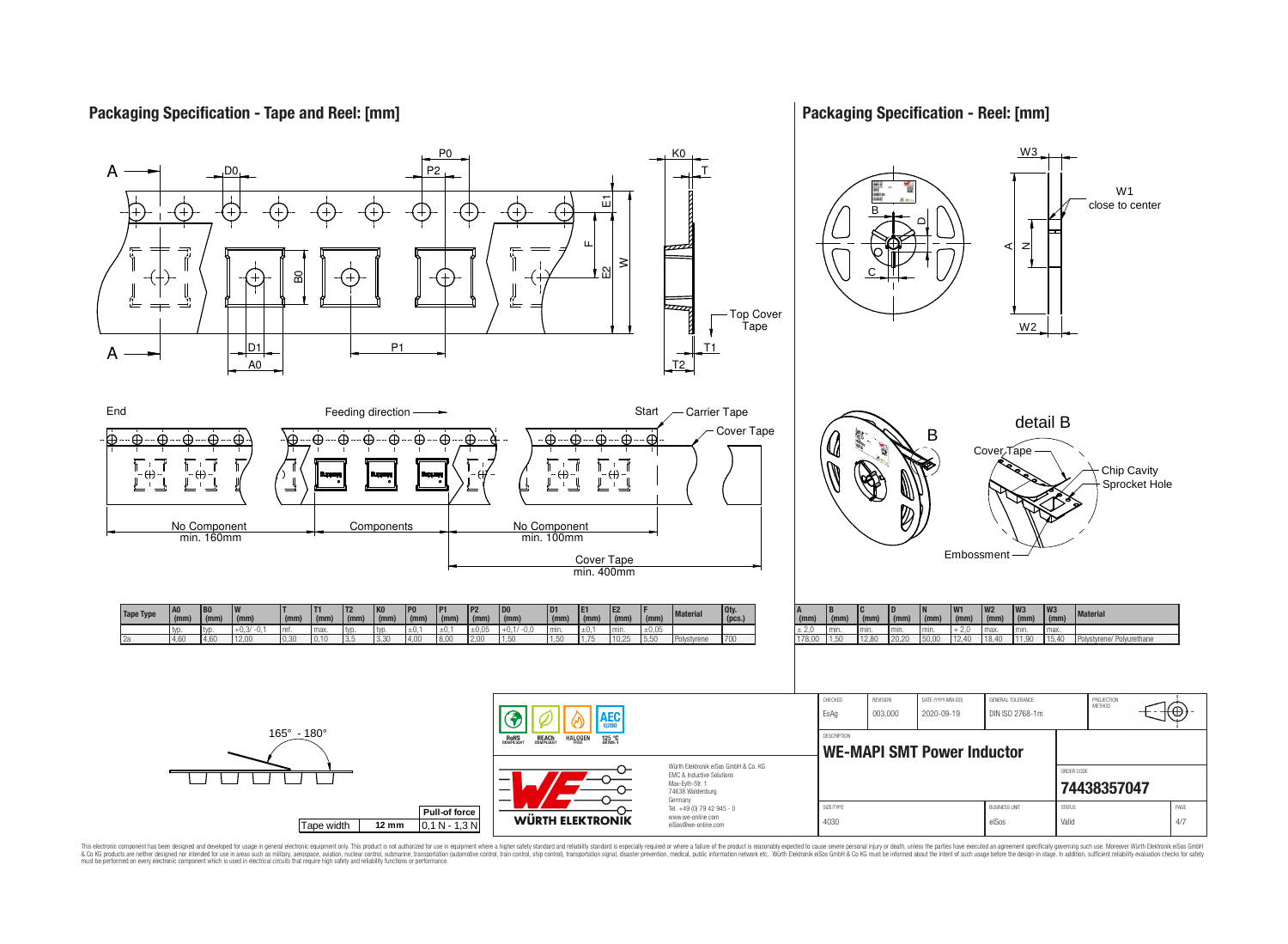# **Classification Reflow Profile for SMT components:**



# **Classification Reflow Soldering Profile:**

| <b>Profile Feature</b>                             |                    | <b>Value</b>                     |
|----------------------------------------------------|--------------------|----------------------------------|
| <b>Preheat Temperature Min</b>                     | <sup>I</sup> s min | 150 °C                           |
| <b>Preheat Temperature Max</b>                     | <sup>I</sup> s max | 200 °C                           |
| Preheat Time $t_s$ from $T_{s min}$ to $T_{s max}$ | $t_{\rm s}$        | $60 - 120$ seconds               |
| Ramp-up Rate $(T_1$ to $T_p$ )                     |                    | 3 °C/ second max.                |
| <b>Liquidous Temperature</b>                       | Ь.                 | 217 °C                           |
| Time $t_i$ maintained above $T_i$                  | կ                  | $60 - 150$ seconds               |
| Peak package body temperature                      | l n                | $T_p \leq T_c$ , see Table below |
| Time within 5°C of actual peak<br>temperature      | $t_{p}$            | $20 - 30$ seconds                |
| Ramp-down Rate $(T_p$ to $T_1$ )                   |                    | $6^{\circ}$ C/ second max.       |
| Time 25°C to peak temperature                      |                    | 8 minutes max.                   |

refer to IPC/ JEDEC J-STD-020E

Make sure that you use the correct thickness of solder paste to avoid an insufficient soldering result. We recommend 100µm solder paste as a reference.

# **Package Classification Reflow Temperature (T<sup>c</sup> ):**

| <b>Properties</b>                                                    | Volume mm <sup>3</sup><br>$350$ | Volume mm <sup>3</sup><br>350-2000 | Volume mm <sup>3</sup><br>>2000 |  |
|----------------------------------------------------------------------|---------------------------------|------------------------------------|---------------------------------|--|
| <b>PB-Free Assembly   Package Thickness  </b><br>$< 1.6$ mm          | 260 °C                          | 260 °C                             | 260 °C                          |  |
| <b>PB-Free Assembly   Package Thickness  </b><br>$1.6$ mm $- 2.5$ mm | 260 °C                          | 250 °C                             | 245 °C                          |  |
| <b>PB-Free Assembly   Package Thickness  </b><br>$\geq$ 2.5 mm       | 250 °C                          | 245 °C                             | 245 °C                          |  |

refer to IPC/ JEDEC J-STD-020E

| AEC                                                                                          |                                                                                                                     | CHECKED<br>EsAq                                  | <b>REVISION</b><br>003.000 | DATE (YYYY-MM-DD)<br>2020-09-19 | GENERAL TOLERANCE<br>DIN ISO 2768-1m |                        | PROJECTION<br>METHOD |             |
|----------------------------------------------------------------------------------------------|---------------------------------------------------------------------------------------------------------------------|--------------------------------------------------|----------------------------|---------------------------------|--------------------------------------|------------------------|----------------------|-------------|
| <b>REACH</b><br>COMPLIANT<br><b>HALOGEN</b><br><b>ROHS</b><br>COMPLIANT<br>125 °C<br>Grade 1 |                                                                                                                     | DESCRIPTION<br><b>WE-MAPI SMT Power Inductor</b> |                            |                                 |                                      |                        |                      |             |
|                                                                                              | Würth Flektronik eiSos GmbH & Co. KG<br>FMC & Inductive Solutions<br>Max-Eyth-Str. 1<br>74638 Waldenburg<br>Germany |                                                  |                            |                                 |                                      | ORDER CODE             | 74438357047          |             |
| WÜRTH ELEKTRONIK                                                                             | Tel. +49 (0) 79 42 945 - 0<br>www.we-online.com<br>eiSos@we-online.com                                              | SIZE/TYPE<br>4030                                |                            |                                 | <b>BUSINESS UNIT</b><br>eiSos        | <b>STATUS</b><br>Valid |                      | PAGE<br>5/7 |

This electronic component has been designed and developed for usage in general electronic equipment only. This product is not authorized for subserved requipment where a higher selection equipment where a higher selection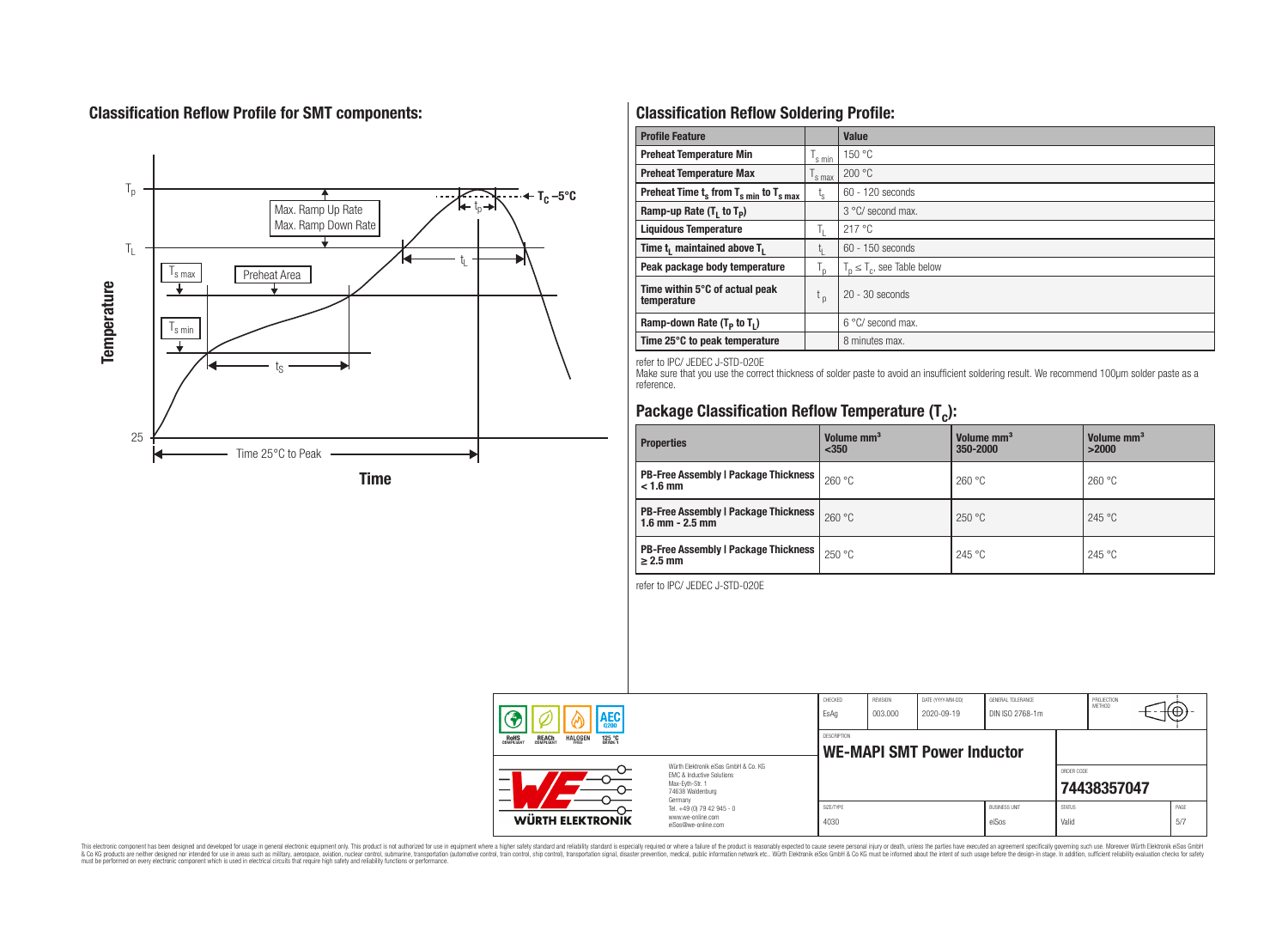## **Cautions and Warnings:**

## **The following conditions apply to all goods within the product series of WE-MAPI of Würth Elektronik eiSos GmbH & Co. KG:**

#### **General:**

- This electronic component was designed and manufactured for use in general electronic equipment.
- Würth Elektronik must be asked for written approval (following the PPAP procedure) before incorporating the components into any equipment in fields such as military, aerospace, aviation, nuclear control, submarine, transportation (automotive control, train control, ship control), transportation signal, disaster prevention, medical, public information network, etc. where higher safety and reliability are especially required and/or if there is the possibility of direct damage or human injury.
- Electronic components that will be used in safety-critical or high-reliability applications, should be pre-evaluated by the customer.
- The component is designed and manufactured to be used within the datasheet specified values. If the usage and operation conditions specified in the datasheet are not met, the wire insulation may be damaged or dissolved.
- Do not drop or impact the components, the component may be damaged.
- Würth Elektronik products are qualified according to international standards, which are listed in each product reliability report. Würth Elektronik does not guarantee any customer qualified product characteristics beyond Würth Elektroniks' specifications, for its validity and sustainability over time.
- The customer is responsible for the functionality of their own products. All technical specifications for standard products also apply to customer specific products.

#### **Product specific:**

#### **Soldering:**

- The solder profile must comply with the technical product specifications. All other profiles will void the warranty.
- All other soldering methods are at the customers' own risk.
- To improve the solderability of bottom termination components please refer to appnote ANP036 on our homepage.
- Make sure that you use the correct thickness of solder paste to avoid an insufficient soldering result. We recommend 100µm solder paste as a reference.

#### **Cleaning and Washing:**

• Washing agents used during the production to clean the customer application may damage or change the characteristics of the wire insulation, marking or plating. Washing agents may have a negative effect on the long-term functionality of the product.

#### **Potting:**

• If the product is potted in the costumer application, the potting material may shrink or expand during and after hardening. Shrinking could lead to an incomplete seal, allowing contaminants into the core. Expansion could damage the components. We recommend a manual inspection after potting to avoid these effects.

#### **Storage Conditions:**

- A storage of Würth Electronik products for longer than 12 months is not recommended. Within other effects, the terminals may suffer degradation, resulting in bad solderability. Therefore, all products shall be used within the period of 12 months based on the day of shipment.
- Do not expose the components to direct sunlight.
- The storage conditions in the original packaging are defined according to DIN EN 61760-2.
- The storage conditions stated in the original packaging apply to the storage time and not to the transportation time of the components.

#### **Handling:**

- Violation of the technical product specifications such as exceeding the nominal rated current will void the warranty.
- Applying currents with audio-frequency signals may result in audible noise due to the magnetostrictive material properties.
- The temperature rise of the component must be taken into consideration. The operating temperature is comprised of ambient temperature and temperature rise of the component.The operating temperature of the component shall not exceed the maximum temperature specified.

These cautions and warnings comply with the state of the scientific and technical knowledge and are believed to be accurate and reliable. However, no responsibility is assumed for inaccuracies or incompleteness.

| AEC                                                                                          |                                                                                                                                                                                               | CHECKED<br>EsAq                                         | <b>REVISION</b><br>003.000 | DATE (YYYY-MM-DD)<br>2020-09-19 | GENERAL TOLERANCE<br>DIN ISO 2768-1m |                        | PROJECTION<br>METHOD |             |
|----------------------------------------------------------------------------------------------|-----------------------------------------------------------------------------------------------------------------------------------------------------------------------------------------------|---------------------------------------------------------|----------------------------|---------------------------------|--------------------------------------|------------------------|----------------------|-------------|
| <b>ROHS</b><br>COMPLIANT<br><b>HALOGEN</b><br>125 °C<br>GRADE 1<br><b>REACH</b><br>COMPLIANT |                                                                                                                                                                                               | <b>DESCRIPTION</b><br><b>WE-MAPI SMT Power Inductor</b> |                            |                                 |                                      |                        |                      |             |
| WÜRTH ELEKTRONIK                                                                             | Würth Flektronik eiSos GmbH & Co. KG<br>FMC & Inductive Solutions<br>Max-Eyth-Str. 1<br>74638 Waldenburg<br>Germany<br>Tel. +49 (0) 79 42 945 - 0<br>www.we-online.com<br>eiSos@we-online.com |                                                         |                            |                                 |                                      | ORDER CODE             | 74438357047          |             |
|                                                                                              |                                                                                                                                                                                               | SIZE/TYPE<br>4030                                       |                            |                                 | <b>BUSINESS UNIT</b><br>eiSos        | <b>STATUS</b><br>Valid |                      | PAGE<br>6/7 |

This electronic component has been designed and developed for usage in general electronic equipment only. This product is not authorized for use in equipment where a higher safety standard and reliability standard si espec & Ook product a label and the membed of the seasuch as marked and as which such a membed and the such assume that income in the seasuch and the simulation and the such assume that include to the such a membed and the such